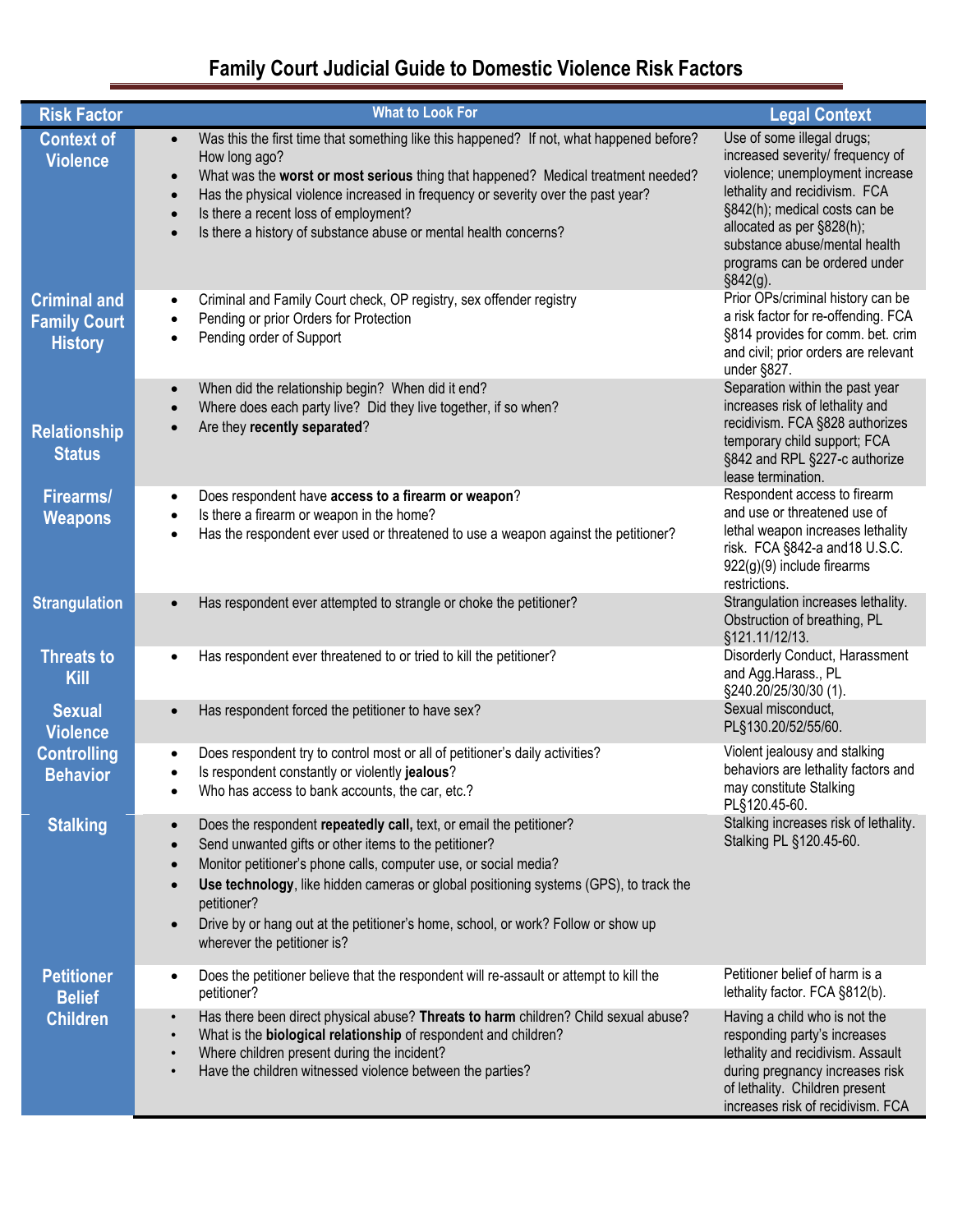|                 |                                                                                             | §842(b)(c) and following: court |
|-----------------|---------------------------------------------------------------------------------------------|---------------------------------|
|                 |                                                                                             | may limit access or custody on  |
|                 |                                                                                             | OP; Annie C. v. Marcellus W.,   |
|                 |                                                                                             | court may include child as      |
|                 |                                                                                             | protected party on OP.          |
| <b>Safety</b>   | Are there safety measures in place? Petitioner service referral? Is the petitioner eligible | FCA §821-a requires court to    |
| <b>Planning</b> | for an attorney?                                                                            | inform petitioner of right to   |
|                 |                                                                                             | attorney; FCA §844 covers       |
|                 |                                                                                             | modification.                   |
|                 |                                                                                             |                                 |

# **How To Use The Family Court Judicial Guide to Domestic Violence Risk Factors**

**This This Guide is to assist Family Court judges in identifying domestic violence risk factors and to offer legal remedies or specific conditions that may be appropriate that respond to the correlating risk. This Guide may also be valuable in assisting courts in crafting temporary and final custody, parental access and visitation orders in cases involving domestic violence. The Guide is not exhaustive, is not meant to be a substitute for the court's discretion in determining the credibility of the allegations and weight of each factor and is not meant to be filled out, scored in any way, or placed in any court file.**

#### **General Instructions**

- Provide both parties with notice of right to retain counsel and, if indigent, to assigned counsel under FCA 262(a)(ii) and 821-a(3)(a) and DRL 35.
- Provide the responding party with an opportunity to be heard as to any risk factors identified
- Explain the terms and conditions of the Temporary Order to all parties, with the assistance of an interpreter where limited English proficiency or hearing impairment is an issue.
- If *ex parte* application for a TOP involves exclusion from the home, the case should be scheduled with a short return date.

# **Limitations of eliciting safety or risk information from petitioners in open court**

- Safety concerns or trauma can affect the petitioner's ability to provide accurate information in open court
- Soliciting information from petitioners in a private setting (by someone other than the judge) improves the accuracy of information and also serves as an opportunity to provide information and resources to the petitioner

# **At Initial Hearing under §828:**

 This tool can assist in determining the terms and conditions on the temporary order, whether to issue a warrant, how quickly to calendar the return hearing, and whether temporary support should be ordered

# **At Dispositional Hearings §833:**

• This tool can assist in determining type and length of order, whether aggravating circumstances apply and which conditions are appropriate, including firearms surrender, support, children on the order, and/or program mandates

# **Requests for Modifications §844; Violation Hearings §846:**

 This tool can assist in modification of type and length of order, and which conditions are appropriate, including firearms surrender, support, children on the order, and/or program mandates; or adding terms and conditions after a violation hearing

#### **Provide petitioners information on risk assessment factors and the option of consulting with confidential advocates**

• Information and access to advocates improves petitioner safety and the quality of petitioners' risk assessments and, as a result, the court's own risk assessments

# **Cultural factors may impact litigants' understanding of this tool**

• Information and access to language services should be made available to litigants to ensure their understanding of the risk factors and the petition